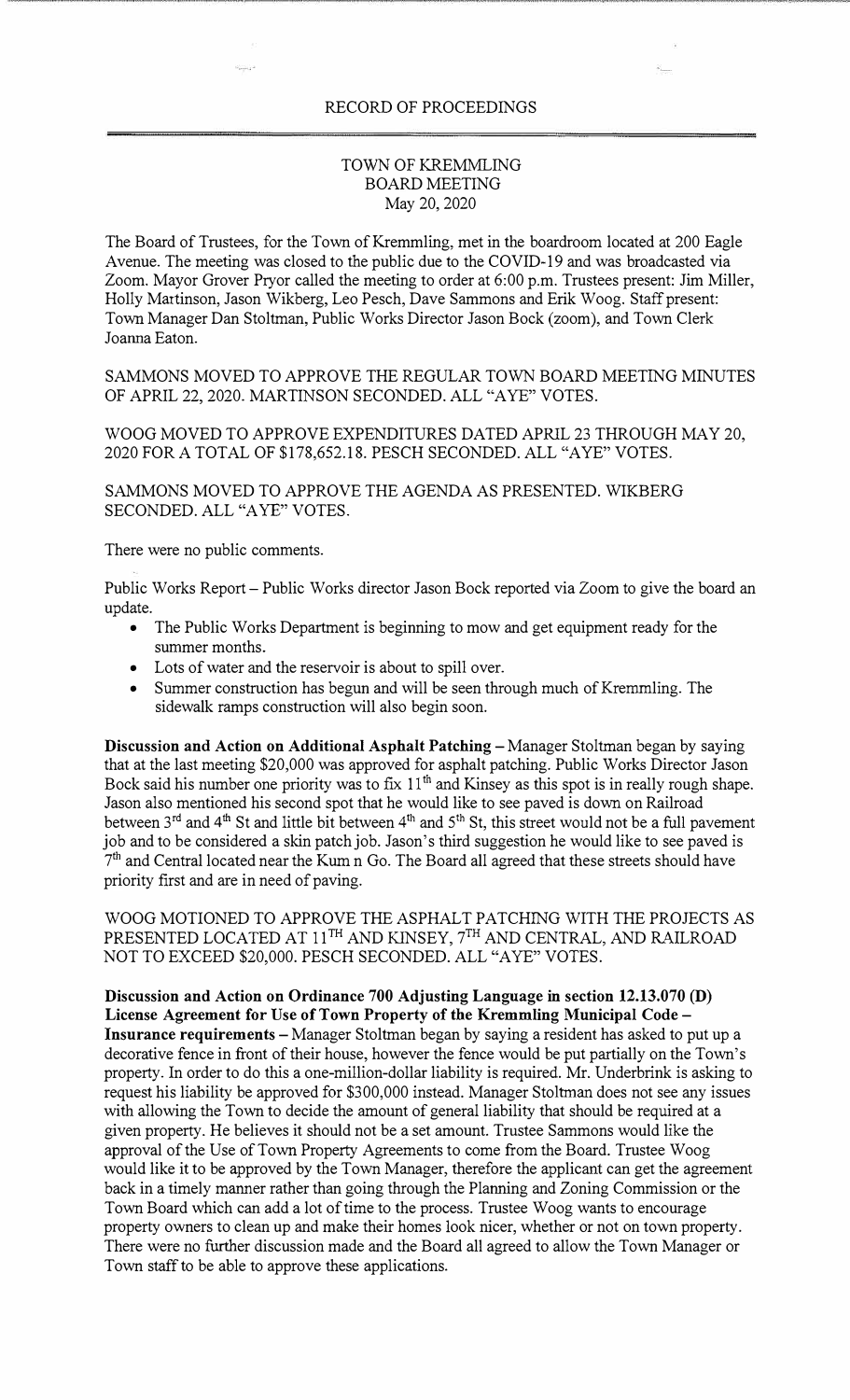TRUSTEE WOOG MOTIONED TO APPROVE ORDINANCE 700 ADJUSTING THE LANGUAGE IN SECTION 12.13.070 (D) TO ALLOW APPROVE OR DENIAL BY THE TOWN MANAGER AND THE DENY PROCESS APPEAL TO GO TO THE TOWN BOARD AS WELL AS INSURANCE TO BE DECIDED BY THE TOWN MANAGER. SAMMONS SECONDED. ALL "A YE" VOTES.

**Discussion and Action on Approval of Use of Town Property License Agreement** - **Noble Underbrink Petitioner-** Manager Stoltman began to explain the process that him and Noble Underbrink have been working on. The water and sewer department have both confirmed that neither of which will be affected if a decorative fence were to be added. Mountain Parks Election had no issue with it as well. Manager Stoltman mentioned there are no issues with allowing Mr. Underbrink to meet the \$300,000 general liability. He is asking for the Board to approve this Use of Town Property License Agreement.

SAMMONS APPROVED THE USE OF TOWN PROPERTY LICENSE AGREEMENT FOR NOBLE UNDERBRINK TO CONTRUCT A DECORTIVE FENCE AT 115 S  $6^{\text{TH}}$  ST WITH A \$300,000 INSURANCE LIABILITY. PESCH SECONDED. ALL "A YE" VOTES.

**Discussion and Action on Ordinance 700 Adjusting Language in section 12.13.070 (D) License Agreement for Use of Town Property of the Kremmling Municipal Code-Insurance requirements** 

TRUSTEE WOOG MOTIONED TO APPROVE ORDINANCE 700 ADJUSTING THE LANGUAGE IN SECTION 12.13.070 (D) TO ALLOW APPROVAL OR DENIAL BY THE TOWN MANAGER AND THE DENY PROCESS APPEAL TO GO TO THE TOWN BOARD AS WELL AS INSURANCE TO BE DECIDED BY THE TOWN MANAGER. SAMMONS SECONDED. ALL "AYE" VOTES.

**Discussion and Action on Resolution 2020-06** - **Providing Temporary Relief for Businesses from Certain Town Requirements** - Manager Stoltman said the purpose of this resolution would be to temporarily provide restaurants, bars, and/or taverns in town a much quicker way to make changes to their approved license premise to serve alcohol in creative ways such as expanding their liquor license to sidewalks and parking lots due to the COVID-19 social distance requirements. Normally these requests and approvals must go before the Board. In an effort to save the business time, Manager Stoltman would like these temporary modification's to be approved by staff instead of the Board. Once staff approve or deny the application it then will go straight to the state. This is temporary until October 15, 2020 or unless the State extends the order. After that date this will go back to the Board's approval. The Board did not see any issues with allowing these approvals to go through the Town Manager and staff.

WOOG MOTIONED TO APPROVE RESOLUTION 2020-06, PROVIDING TEMPORARY RELIEF FOR BUSINESSES FROM CERTAIN TOWN REQUIREMENTS AS PRESENTED. SAMMONS SECONDED. ALL "AYE" VOTES.

**Discussion and action on the Police Chief job description and ad - Manager Stoltman** brought to the Board some changes he would like to see made to the Chief job description and job ad. The previous job ad had a salary range of \$75,000-\$80,000 however this was changed to cover the range from \$70,000 - \$80,000 to allow for more options. Manager Stoltman went over his other changes he wanted made. Those changes were: having an associate degree in related field, 10 years of sworn law enforcement, minimum of 3 years of supervisory experience at Sergeant or above, and experience as a police chief or assistant police chief preferred. Trustee Martinson believed this was a good start and something that could be expanded over time. Trustee Miller asked if the minimum educated can be changed to associate degree preferred, this way anyone with military experience will not be ruled out. Manager Stoltman and the Board agreed that it should be changed to associate degree preferred with bachelor's degree desirable. Manager Stoltman also brought to the Board a potential change of the Chief position being a "town officer" subject to appointment and reappointment by the Board after each election as it currently is. Manager Stoltman would like to see that position removed from the code and have the position be hired under a contract similar to the Town Manager position. This would then allow for the Town Manager to have personnel authority over this position rather than the Town Board. No motion was made on this topic and would be brought back at a further date. The